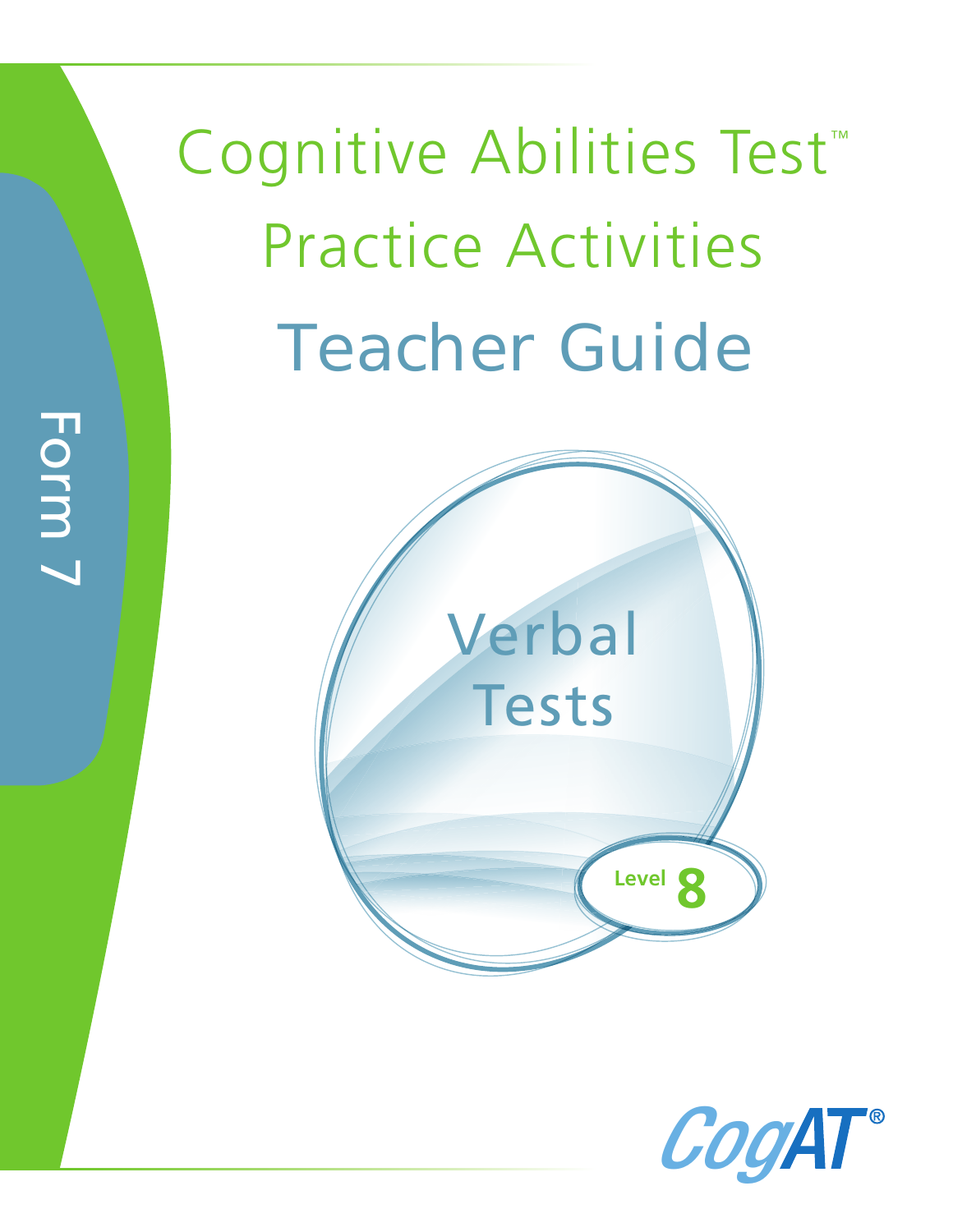# **Test 1: Picture Analogies, Level 8**

# **Part 1: Overview of Picture Analogies**

An analogy draws parallels between objects or ideas. Analogies can be about simple concepts such as "Brothers are boys just like sisters are girls" or complex concepts such as "Friendships are like glass. Once broken, they are difficult to restore." Successful learners habitually reason by analogy. Good analogies allow them to use what they already know when they are trying to understand new ideas. In the Picture Analogies test, reasoning by analogy requires finding ways in which two things are similar and using these similarities to create a second pair of objects or ideas that are like each other in the same way.

In this test, students are asked to solve analogies that look like this:



When practicing the Picture Analogies questions, encourage students to use these strategies.

- Describe, in words, ideas about how the first picture relates to the second picture. For example, a tadpole grows into a frog.
- Test the idea by applying it to the third figure to generate a possible answer. Then look for that answer among the answer choices.
- Look for a different, more precise rule if more than one answer choice fits the rule.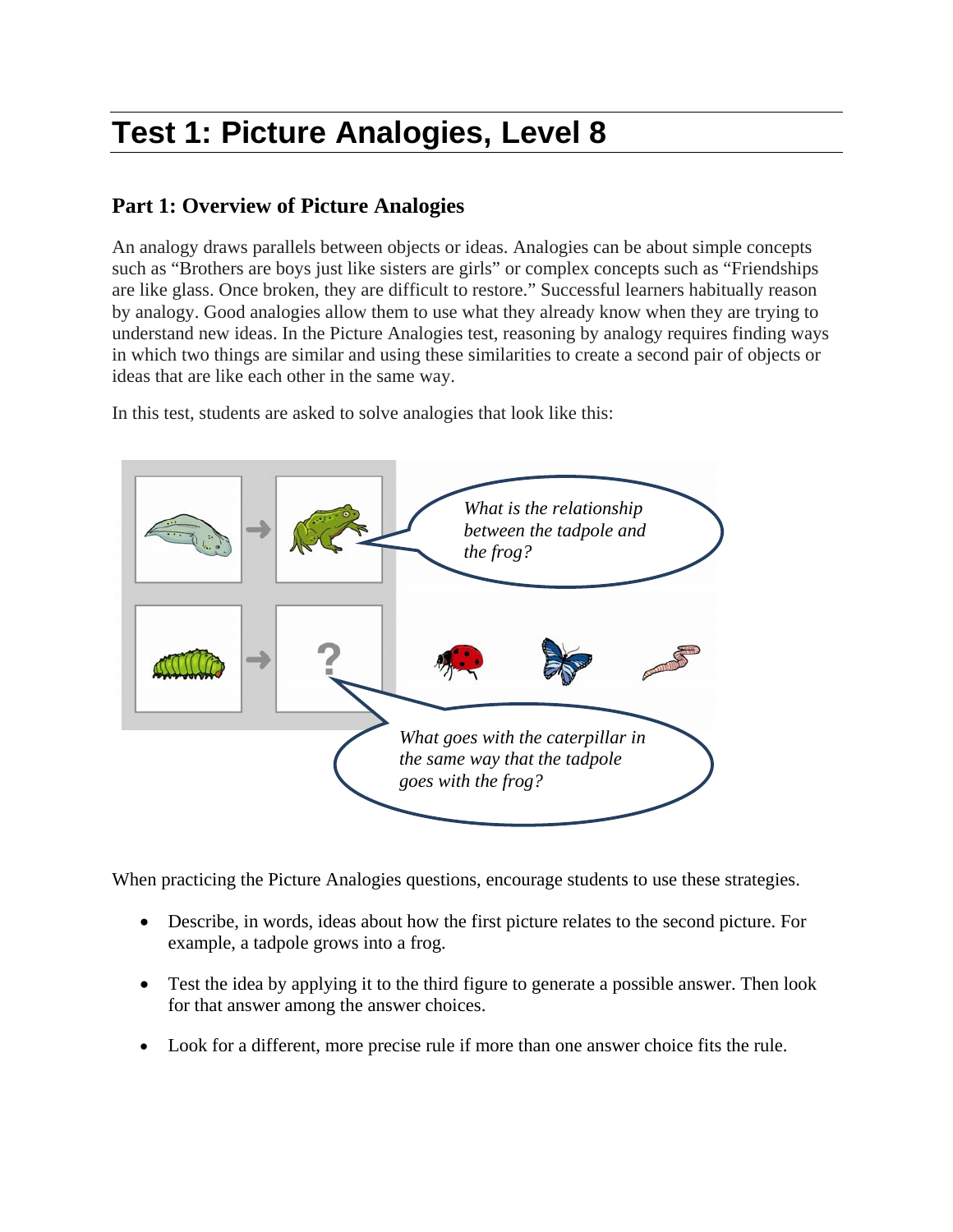Students at this level tend to make the following common mistakes.

- Students may ignore the relationship between the first two pictures and simply choose an answer they associate with the third picture. For example, in the sample question above, the student might choose the worm because it looks like the caterpillar.
- Students might examine only some of the answer choices and then choose one that partially satisfies the analogy. For example, suppose that one of the options were a larger caterpillar. Small caterpillars do grow into larger caterpillars. This would correctly capture the idea of growth. But the frog is not just a large tadpole. A frog looks very different than a tadpole, so the butterfly would still be the best answer.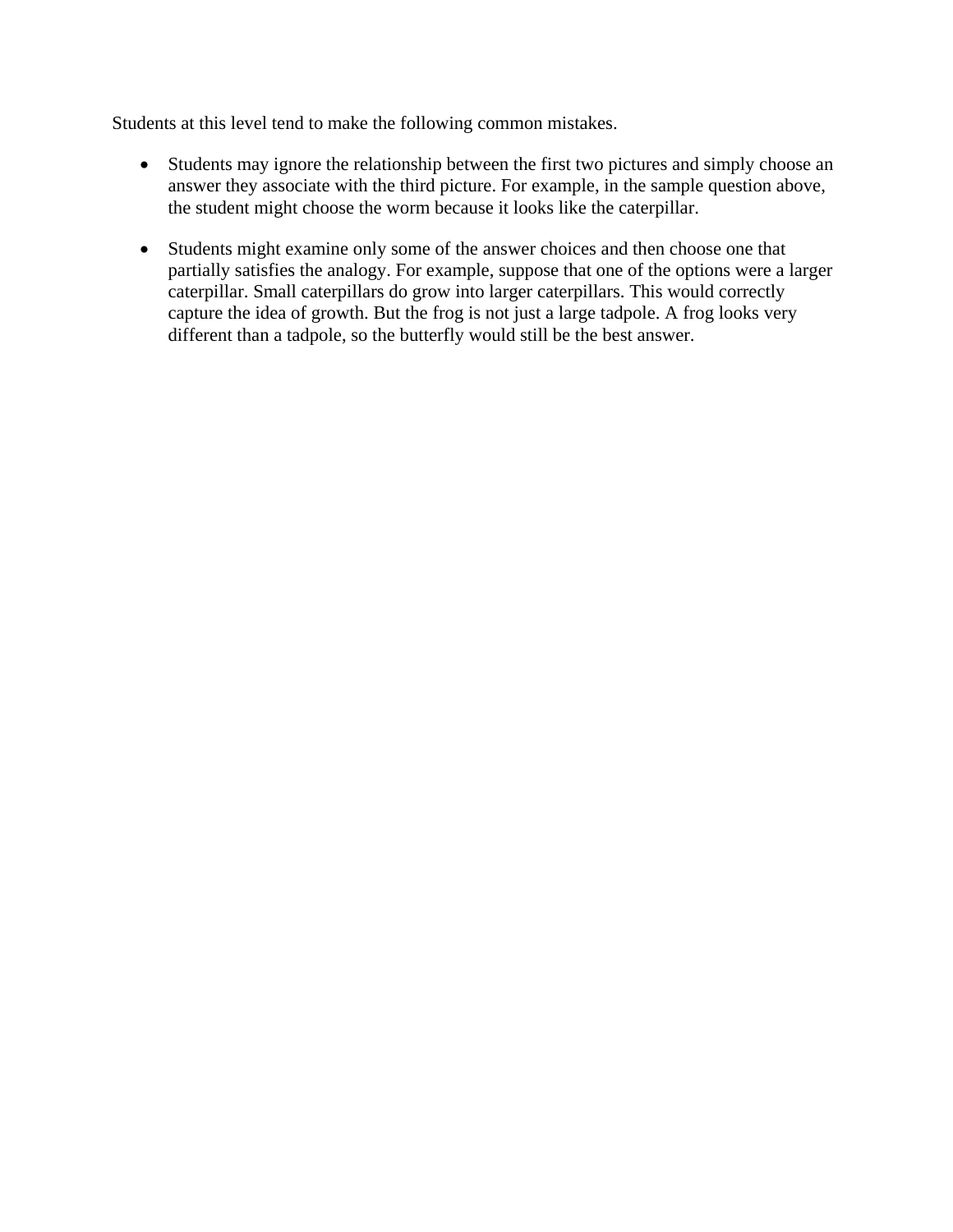# **Part 2: Picture Analogies Practice Test Script**

The following script covers many issues that will help students do their best on the test. Read aloud the text printed in *blue italics*: these are directions to the students. Directions for you are in parentheses and should NOT be read aloud. Feel free to modify the script to ensure that students understand what they are supposed to do and how to do it.

It may be helpful to make copies of the practice questions in order to display them one at a time on an overhead projector. If this is not possible, hold up a copy of the student practice booklet and point to different parts of each practice question as you discuss them with the class.

(Make sure each student has a practice booklet. Then **SAY**:)

*Open your practice booklet to page 1. You should be on the page with the <i>stars* across the top.

(Check that all students have the correct page.)

# **P1**

*Look at the first practice question. Listen carefully while I answer this practice question. I will tell you how I answer the question so you will know how to answer questions like this one.* 



(Point to the big box that has pictures inside of it as you **SAY**:)

*Each question has a big box with three pictures and a box with a question mark.* 

(Point to the box with the question mark.)

*You must decide which one of three answer pictures goes in the box with the question mark.* 

*First I'll look at the pictures in the top row of the big box. The arrow between them means that the two pictures in the top row go together in some way.*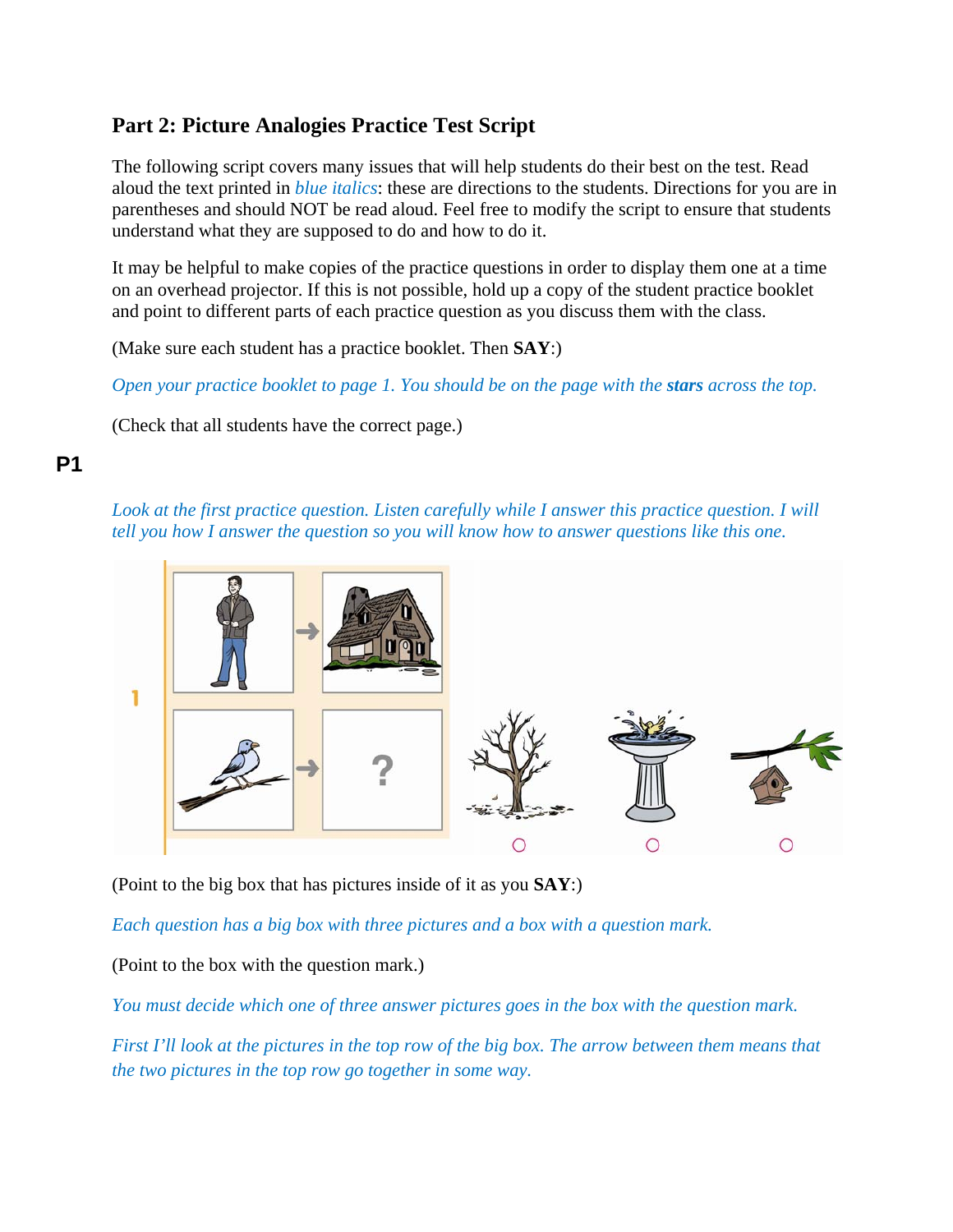(Point to the man and the house in the top row as you **SAY**:)

*How do the man and the house go together?*

*The man could have built the house. Or he could live in the house.* 

*Next, look at the picture in the bottom row of the big box. It shows a bird. The arrow shows the bird is connected to something else in the same way that the man is connected to the house.* 

*Let's name the answer pictures. There's a tree, a birdbath, and a birdhouse.* 

*Which answer picture goes with the bird in the same way that the house goes with the man?* 

*Could the answer be the tree? The tree might be a good answer because it is one of the places that a bird lives. But I do not see a nest in the tree.* 

*Could it be the birdbath? The birdbath is not the answer because birds do not live in birdbaths. They only drink and play in them.* 

*The birdhouse is the best answer because the bird could live inside of it, just like the man could live inside of the house. Also, both homes are built by people.* 

*Do you see how I figured out the answer?* 

(Make sure students understand what they are supposed to do and clarify any confusion.)

*Now fill in the circle under the birdhouse to show that it is the best answer.* 

(Check to make sure that all students have filled in the third circle.)

## **P2**

*Let's answer the next practice question together.* 

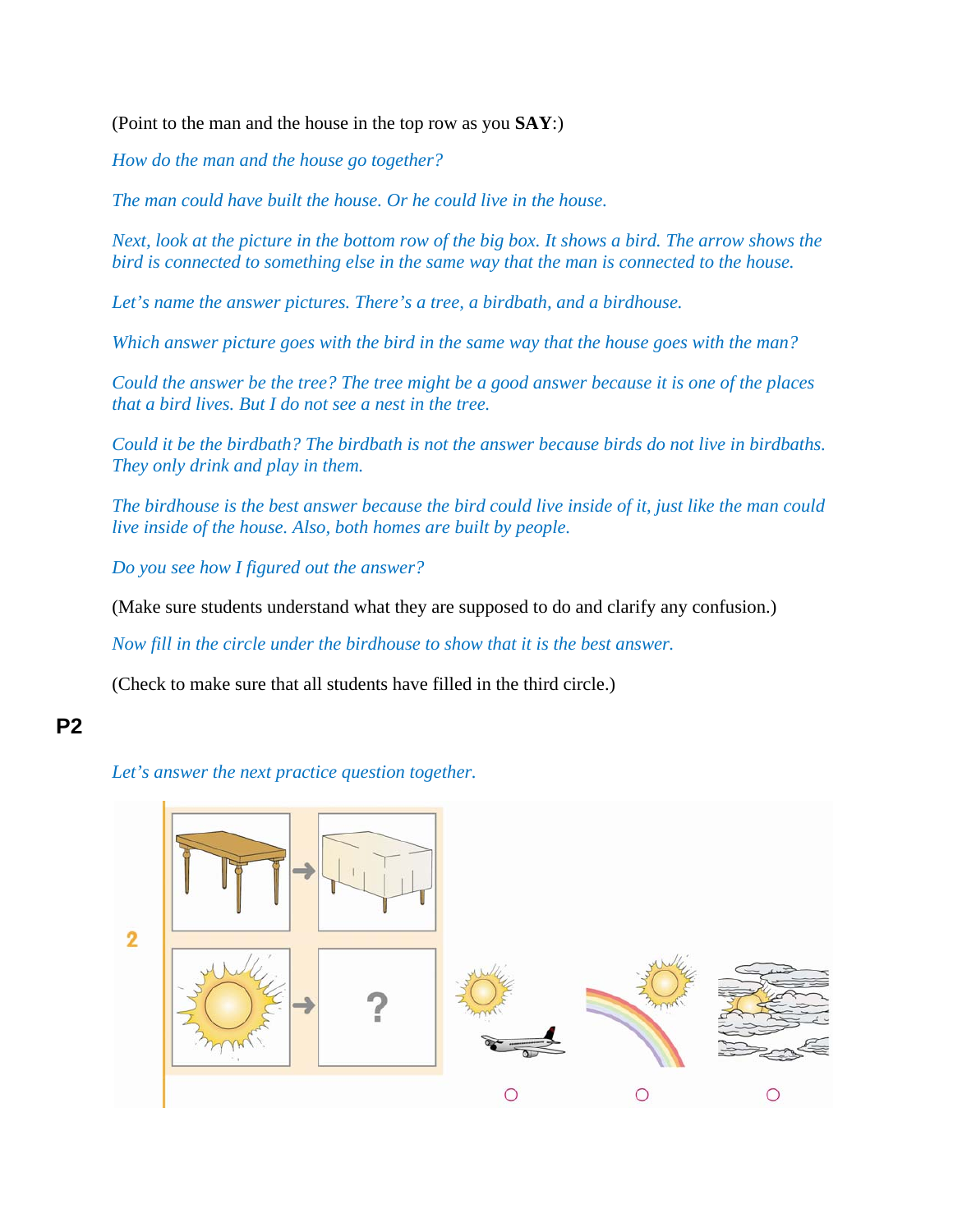(Hold up a practice booklet and point to the top row as you **SAY**:)

*Look at the pictures in the top row of the big box. What does the first picture show?* 

*It shows an empty table.* 

(Point to the second picture.)

*The second picture shows the table covered with a table cloth. So, what changed between the first picture and the second picture?* 

(Encourage responses.)

*The empty table was covered with a table cloth. Did you see the arrow?* (Point to the arrow.)

*Now look at the first picture in the bottom row. What does this picture show?* 

(Encourage responses. Then point to the sun as you **SAY**:)

*It shows a sun in the sky. This picture must change in the same way that the empty table changed. How did the table change?* 

(Encourage responses.)

*It was covered up. How can we cover up the sun? We can't put a table cloth over it. Which answer picture shows something covering the sun?* 

(Encourage responses. If someone chooses the correct answer, the sun with the clouds, **SAY**:)

*That's correct. The last answer picture shows clouds in the sky covering the sun. The clouds cover the sun like the table cloth covers the table.* 

(If someone chooses the sun with the airplane, **SAY**:)

*Does the airplane cover the sun? No. The plane is close to the sun in the picture. It does not cover it.* 

(If someone chooses the sun with the rainbow, **SAY**:)

*Does the rainbow cover the sun? The rainbow is close to the sun, but it does not cover it.* 

(Point to the third answer choice as you **SAY**:)

*Fill in the circle under the clouds covering the sun to show that it is the best answer.* 

(Check to make sure that all students have filled in the third circle.)

#### **P3**

*Let's answer the next practice question together.*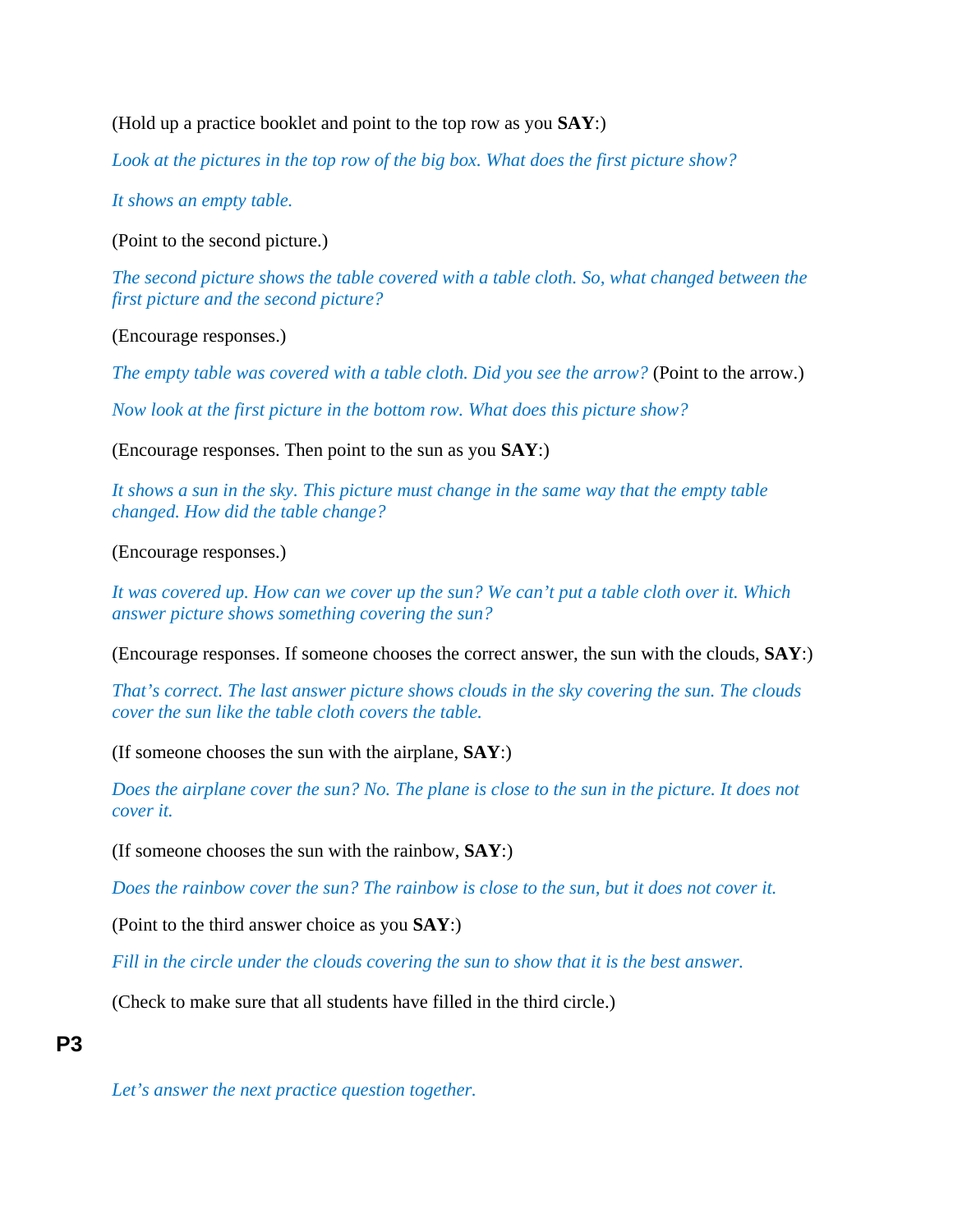

*You must decide which answer picture goes in the box with the question mark.* 

(Point to the spoon and the bowl in the top row as you **SAY**:)

*How do the spoon and bowl go together?* 

(Encourage responses.)

*We use a spoon to eat out of a bowl. Now look at the picture in the bottom row. What do we use a straw for?* 

(Encourage responses.)

*We use a straw to drink something.* 

*Now look at the answer pictures. What are the choices?* 

(Point to each of the answer choices as you **SAY**:)

*There is a cup of coffee, a glass of ice water, and a carton of milk. Which picture do you think goes with the straw in the same way that the spoon goes with the bowl?* 

(Encourage responses. If someone chooses the glass of water, **SAY**:)

*The glass of ice water is the best answer because you use a straw to drink water from a glass.* 

(If someone chooses the cup of coffee, **SAY**:)

*The cup of coffee is not the best answer because you would not use a straw when you drink something hot. You could burn your mouth.* 

(If someone chooses the carton of milk, **SAY**:)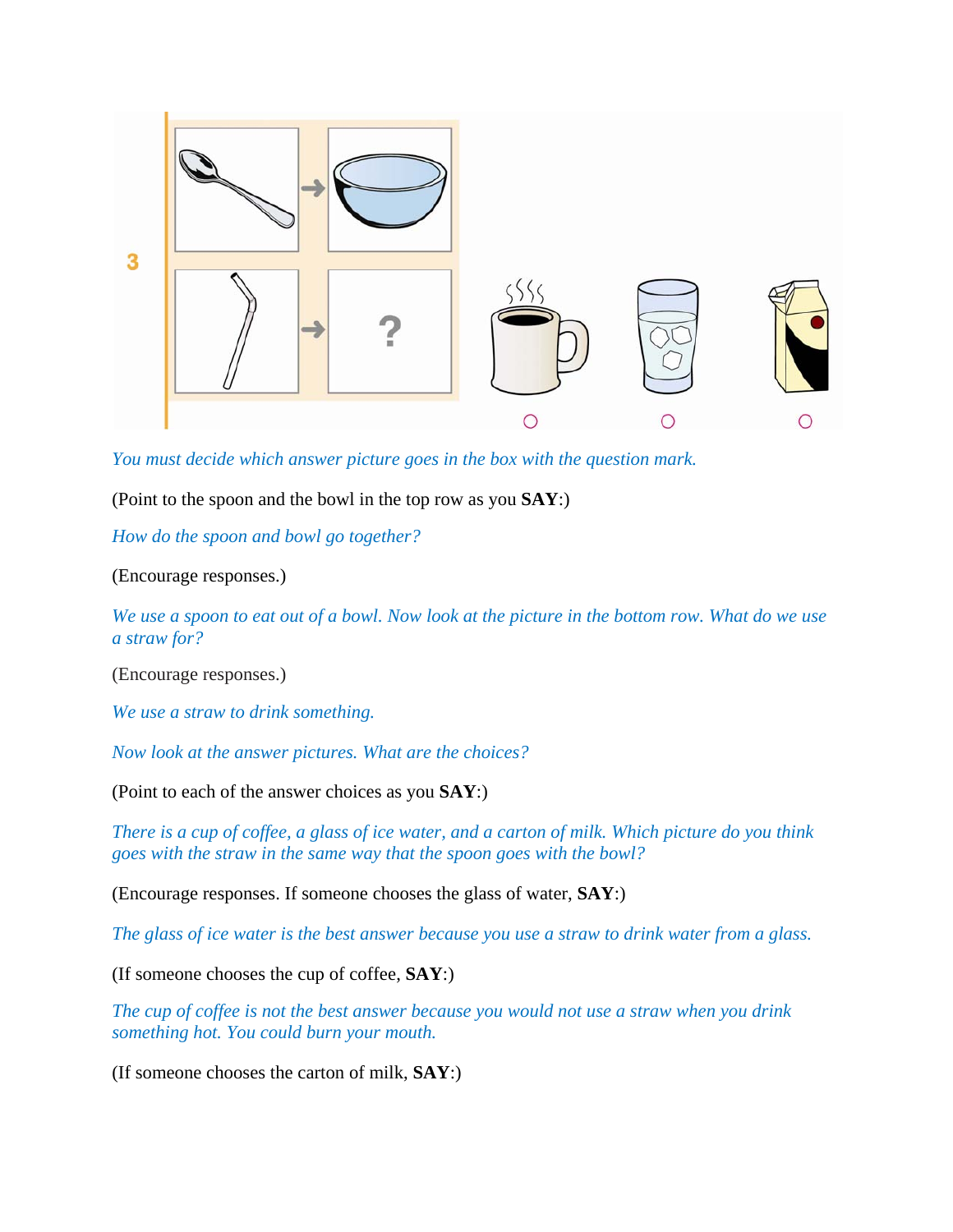*This is not the best answer because we usually do not drink out of a large milk carton.* 

*Fill in the circle under the glass of ice water to show it is the correct answer.* 

(Check to make sure that all students have filled in the second circle.)

*Turn to the next page. You should be on the page with the clouds across the top.* 

## **P4**

*Look at the next practice question. I want you to try this one by yourself. Think about how the first two pictures are like each other. When you think you know, look at the picture in the bottom row of the big box. One answer should go with this picture. If more than one answer works or if none of them work, go back and look at the first row again. Try to think of another way that the pictures in the top row go together. When you find the best answer, fill in the circle under that answer picture.* 

(Make sure students have enough time to solve the problem on their own.)



(Point to the flowers in the top row as you **SAY**:)

*How did the flowers change from the first picture to the second picture?* 

(Encourage responses.)

*Someone picked the flowers and then put them into a vase.* 

*What is the picture in the bottom row of the big box?* 

(Encourage responses.)

*It is an apple tree with apples on it.*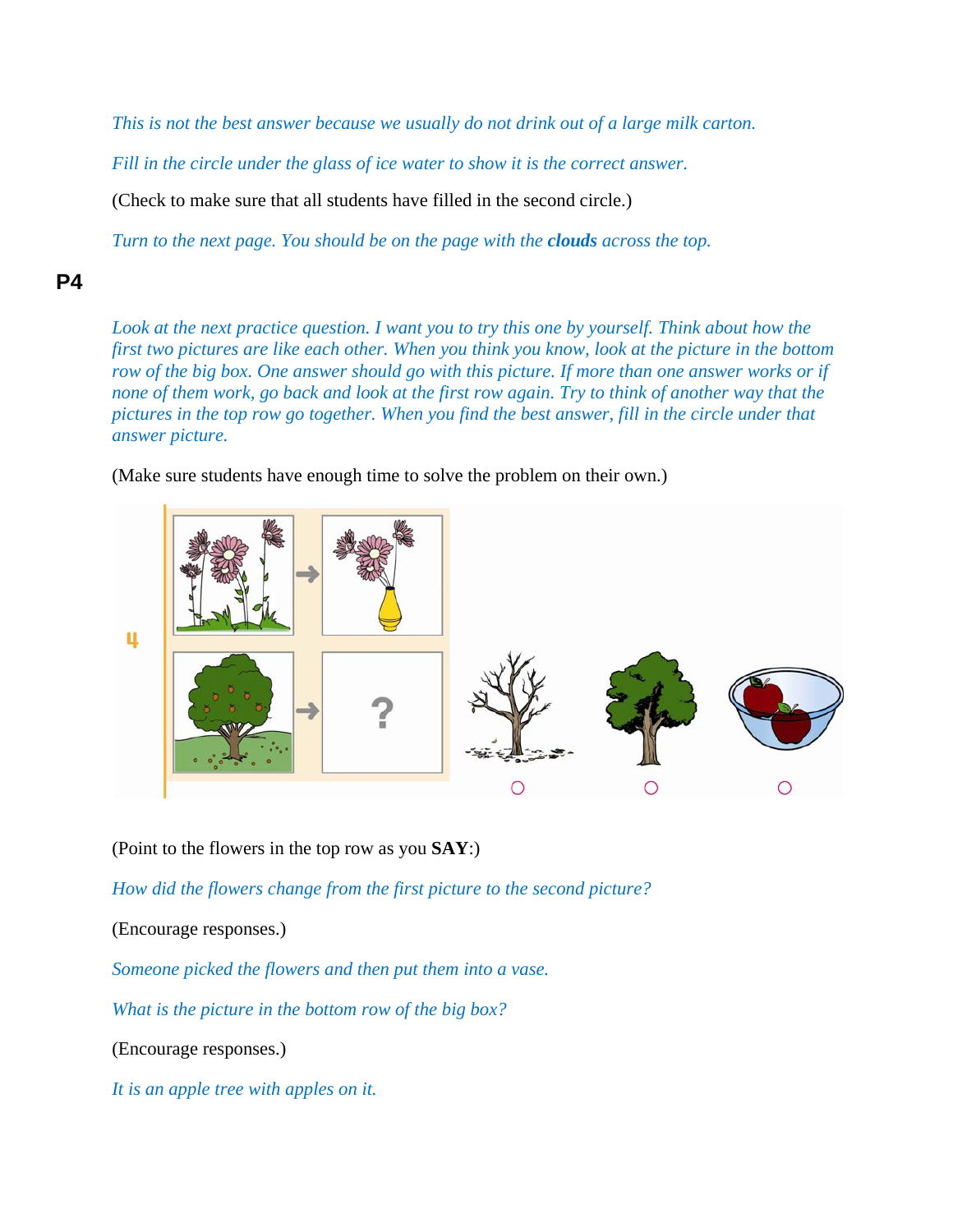*Look at the three answer pictures. Which answer picture is the best answer?* 

(Encourage responses. If someone chooses the bowl of apples, **SAY**:)

*Why is that the best answer?* 

*If we pick flowers and put them in a vase, what could we do to the apple tree? We could pick the apples and put them in something. Apples don't go in a vase (like flowers), but they do go in a bowl. The bowl of apples is the best answer.* 

*Why is the tree without leaves not the best answer? The flowers did not lose their petals.* 

*Why is the tree without apples not the best answer? The flowers did not disappear, so the apples should not disappear either.* 

*Fill in the circle under the bowl of apples to show that it is the correct answer.* 

(Check to make sure that all students have filled in the third circle.)

## **P5**

#### *Look at the next practice question. Try to solve this practice question on your own.*

(Make sure students have enough time to solve the problem on their own. Then **SAY**:)



#### *Which answer picture is best?*

(Encourage responses. If someone chooses the map, **SAY**:)

*You are correct. Why is the map the best answer?* 

(Encourage responses.)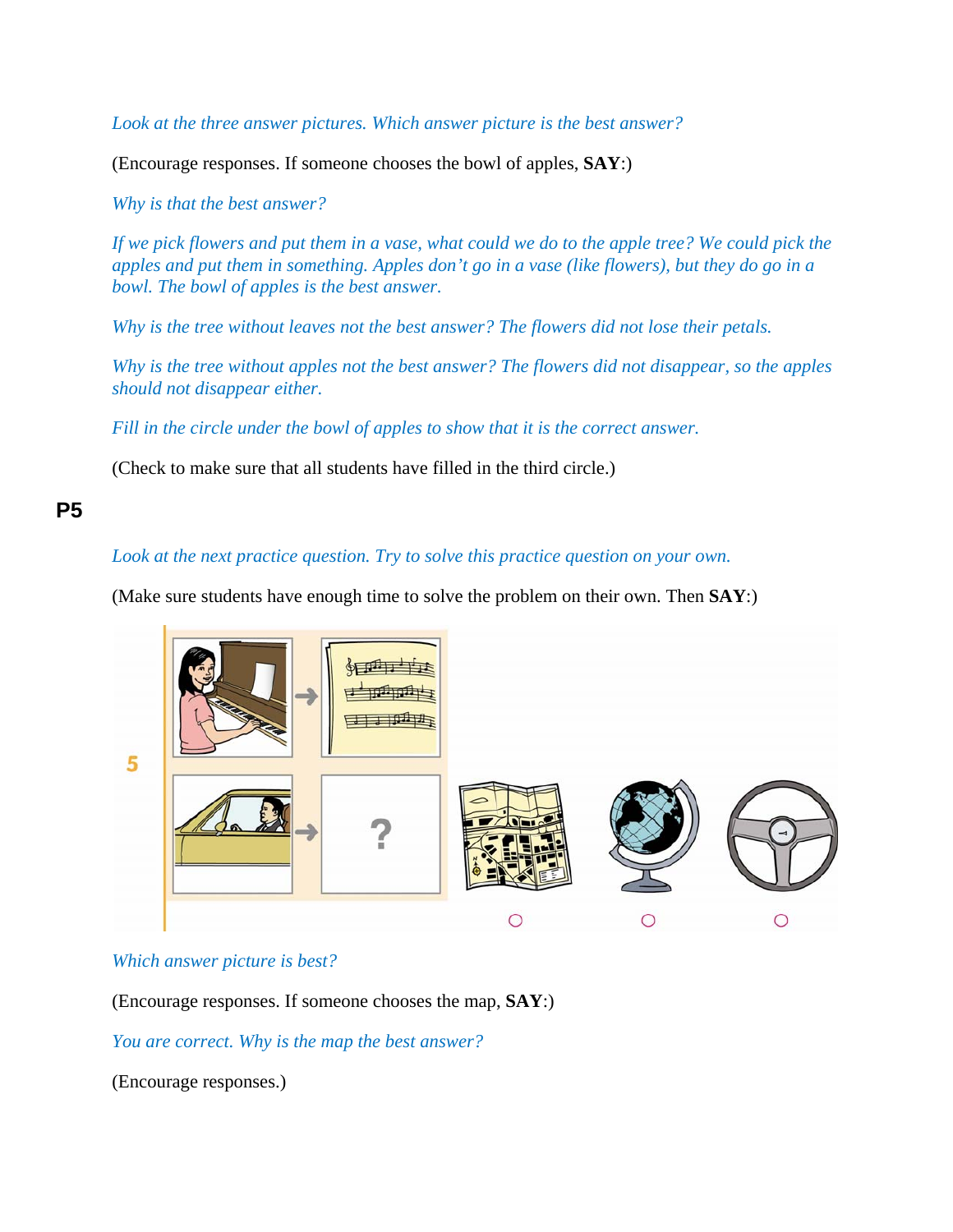*The sheet music tells the girl what to play on the piano. The map tells the driver where to go when he is driving.* 

(If someone chooses the globe, **SAY**:)

*The globe does not give driving directions like a map does.* 

(If someone chooses the steering wheel, **SAY**:)

*The driver uses the steering wheel to drive, but the steering wheel does not give the driver driving directions.* 

*Fill in the circle under the map to show that it is the correct answer.* 

(Check to make sure that all students have filled in the first circle.)

## **P6**

## *Look at the last practice question. Try to solve this practice question on your own.*

(Make sure students have enough time to solve the problem on their own. Then **SAY**:)



#### *Which answer picture is best?*

(Encourage responses.)

*How did you answer this question?* 

(Encourage responses. If there are students who don't understand how to solve this question, go through the process as follows.)

*How do the runner and the biker go together?*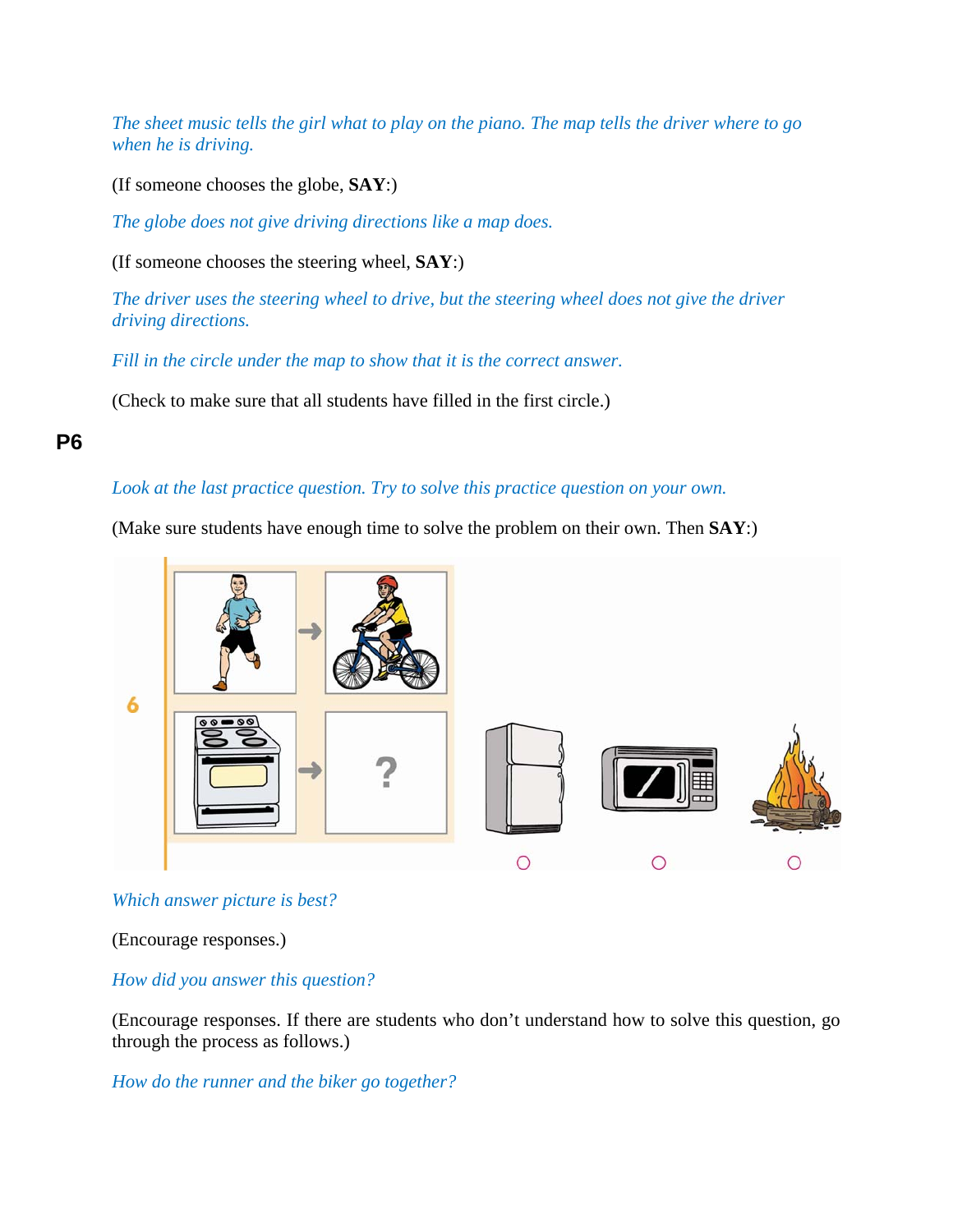#### (Encourage responses.)

*Who can move faster, the runner or the biker? The biker. Also, the biker is using a machine—the bicycle. Which answer picture goes with the stove in the same way? The stove cooks food, so we need something that cooks food faster.*

*Is the refrigerator the best answer? The refrigerator does not help us cook, so it is not the best answer.*

*Is the fire the best answer? The fire could cook food, but you would have to get the wood and build the fire. So building a fire would not be as quick as a stove or a microwave.* 

(Check to make sure that students understand this reasoning. You might also explain how fire does not use technology, so it is not an advanced technology from the oven, as the man riding the bicycle is to the man running.)

*Is the microwave the best answer? A microwave can cook faster than a stove, and it uses more advanced technology. It is the best answer.* 

*Fill in the circle under the microwave to show that it is the best answer.* 

(Check to make sure that all students have filled in the second circle.)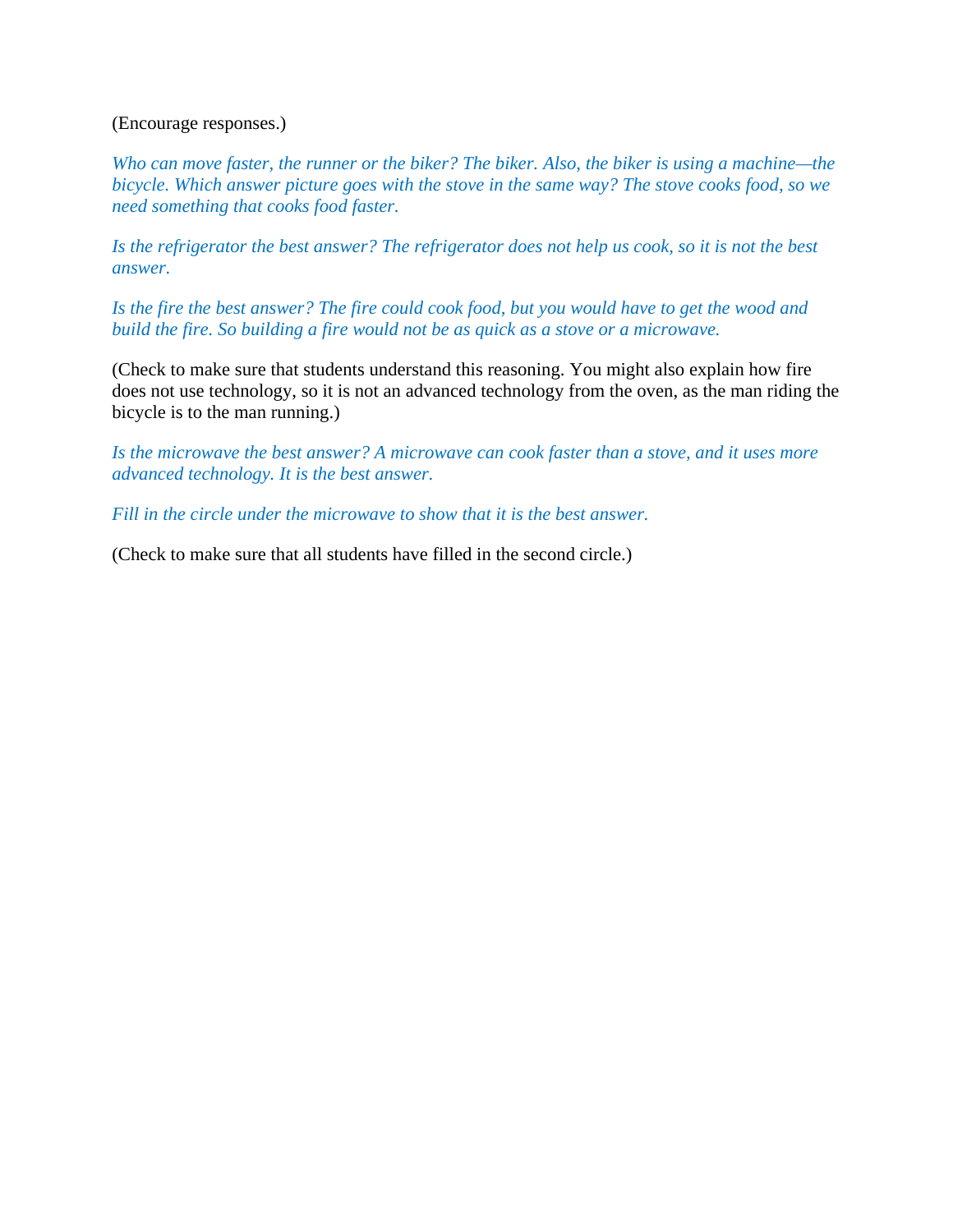# **Test 3: Picture Classification, Level 8**

# **Part 1: Overview of Picture Classification**

The Picture Classification test requires students to infer how three objects are like each other and then select an additional object that is like the first three. Making good inferences is essential for learning new words, developing reading-comprehension skills, and advancing math problemsolving skills. Teaching students strategies for making better inferences will improve their skills in these and many other domains.

In this test, students are asked to answer questions that look like this: *How do these three things go together?*   $\overline{O}$  $\circ$ *Only one of these things belongs in the top row. Which one is it?* 

When practicing the Picture Classification questions, encourage students to use these strategies.

- Think of a rule that describes the similarities among the first three pictures. For example, all of the objects hold things together.
- Test the rule on each answer choice, eliminating answer choices that do not fit the rule. Only one answer choice should fit the inferred rule.
- Look for a more precise rule if more than one answer choice fits the rule. It is important to find the rule that most precisely describes the objects. For example, "pets" is more precise than "animals," and "dresses" is more precise than "clothing."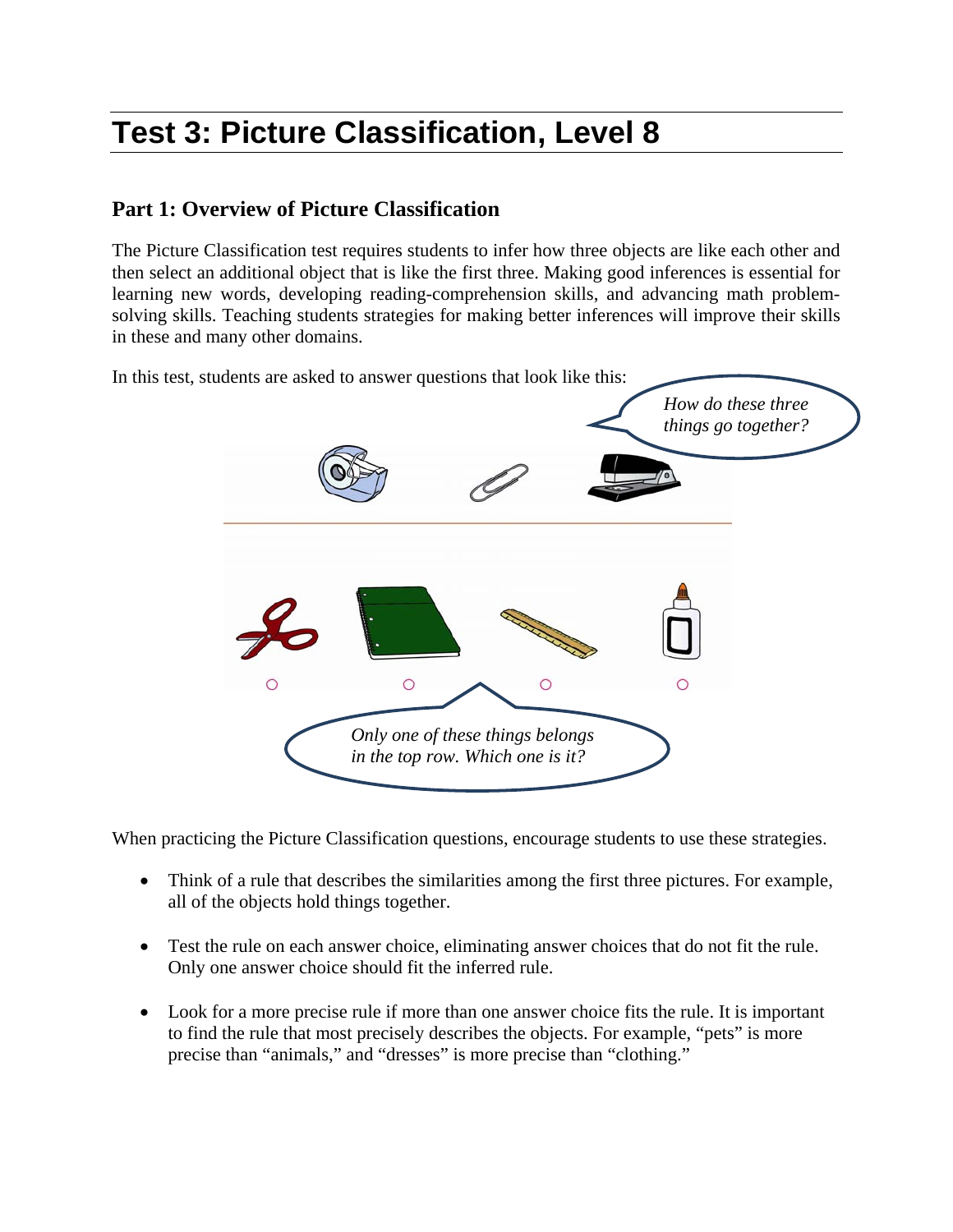Students at this level tend to make the following common mistakes.

- Students might select an object that reminds them of one of the pictures in the top row, often relying only on appearance. For example, in the sample question above, the student may choose the scissors because it looks like the stapler.
- Students may find a broad category that fits more than one answer choice and not go back to look for a narrower category. For example, "school supplies" describes all of the answer choices in the question above, so a more precise rule is required.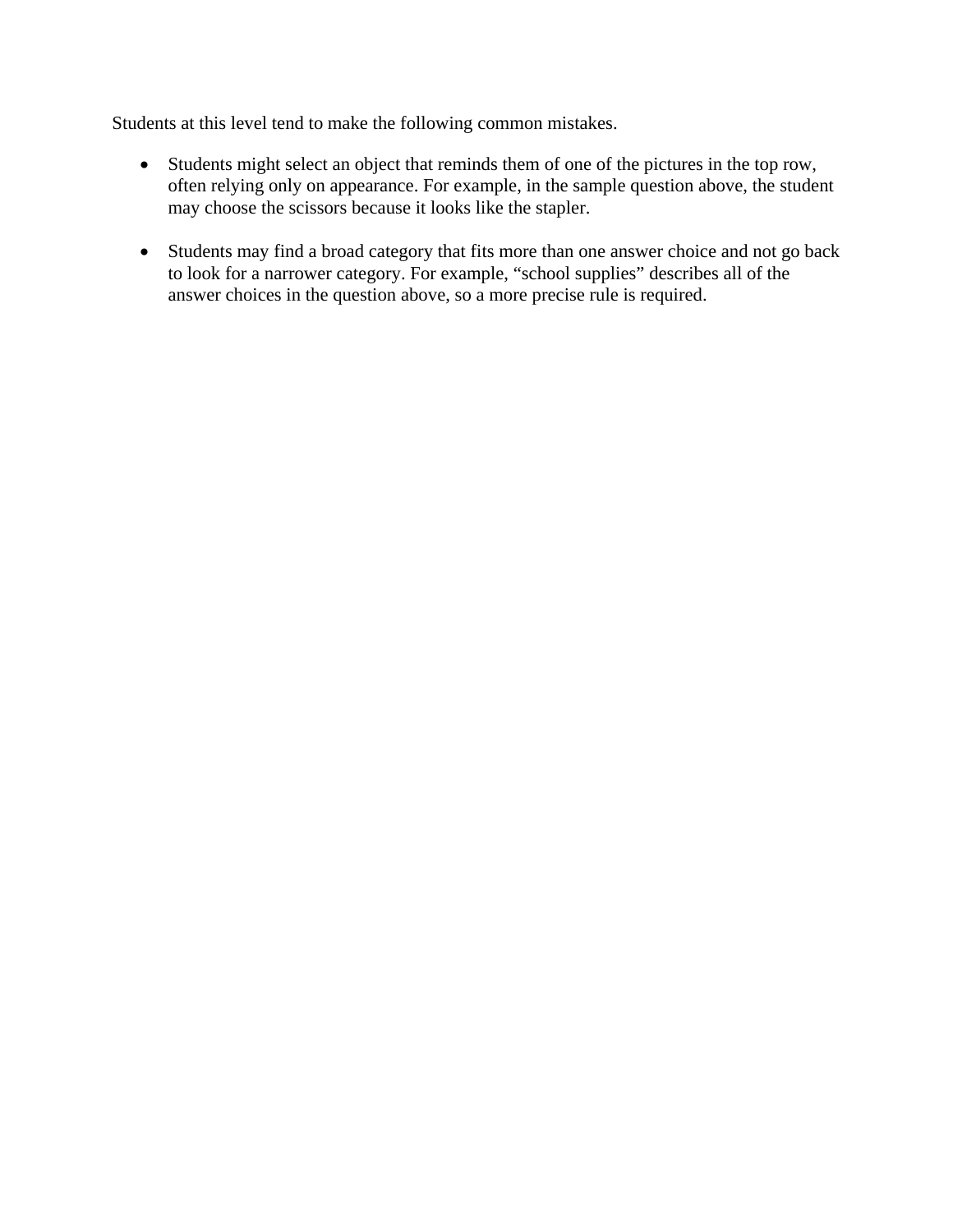# **Part 2: Picture Classification Practice Test Script**

The following script covers many issues that will help students do their best on the test. Read aloud the text printed in *blue italics*: these are directions to the students. Directions for you are in parentheses and should NOT be read aloud. Feel free to modify the script to ensure that students understand what they are supposed to do and how to do it.

It may be helpful to make copies of the practice questions in order to display them one at a time on an overhead projector. If this is not possible, hold up a copy of the student practice booklet and point to different parts of each practice question as you discuss them with the class.

(Make sure each student has a practice booklet. Then **SAY**:)

*Open your practice booklet to page 3. You should be on the page with the <i>shoes* across the top.

(Check that all students have the correct page.)

## **P1**

#### *Look at the first practice question.*



*Each practice question has two rows of pictures. The pictures in the top row are like each other in some way. You must decide which picture in the bottom row is like the pictures in the top row.* 

*Listen carefully while I answer this question. I will tell you how I answer the question so you will know how to answer questions like this one.* 

*First I'll need to name the pictures in the top row. Can you help me?*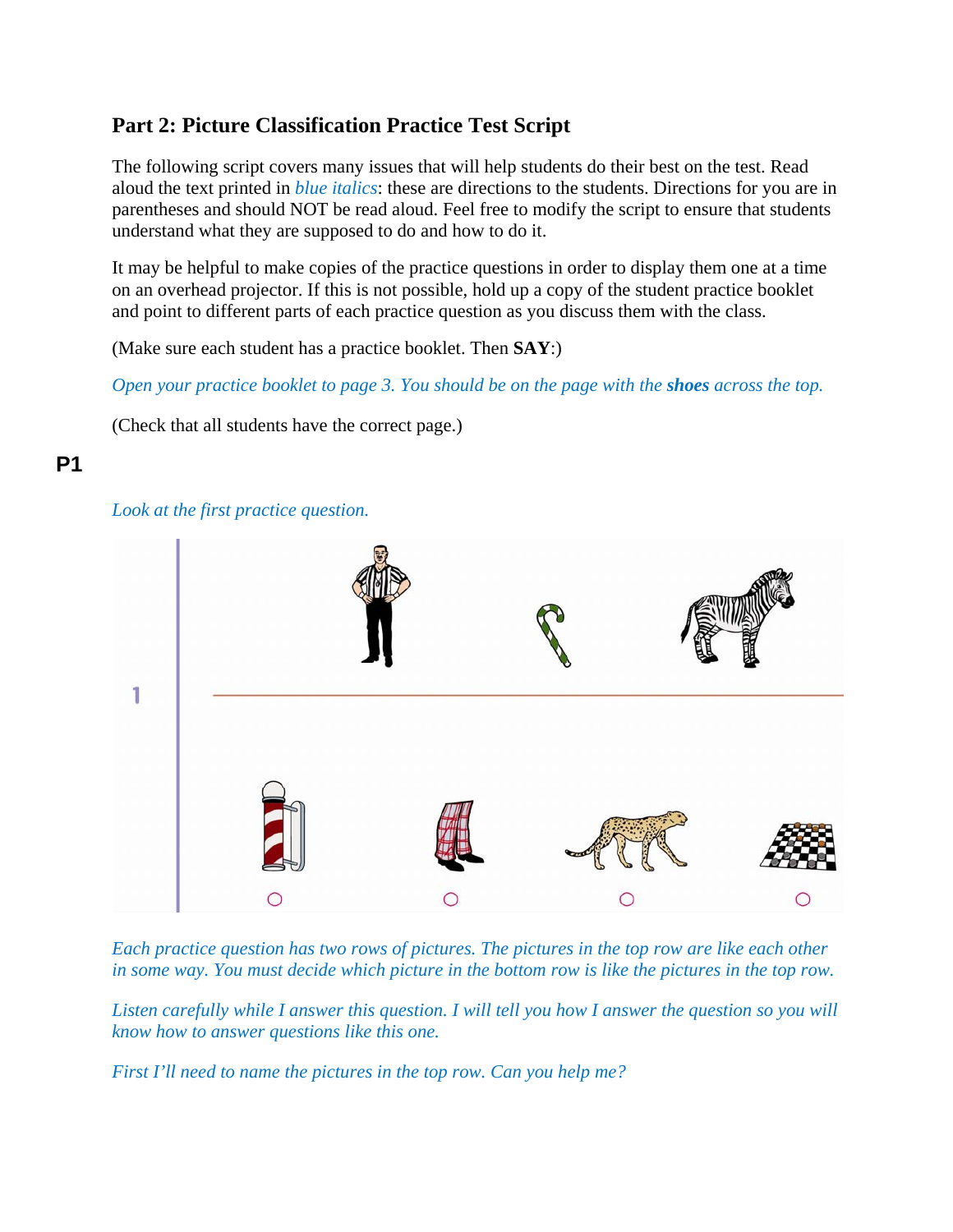(Encourage responses.)

*There is a referee, a candy cane, and a zebra. How are these pictures the same?* 

(Encourage responses. If someone says that all of them have stripes, **SAY**:)

*You're right. The referee has stripes on his shirt, the candy cane is striped, and the zebra has stripes. All of the pictures in the top row have stripes.* 

*What pictures do you see in the bottom row?* 

(Encourage responses and say the names of the pictures aloud.)

*There is a pole, a pair of pants, a cheetah, and a checker board. Which picture in the bottom row goes best with the pictures in the top row?* 

(Encourage responses. If someone chooses the pole, **ASK**:)

*Why did you choose the pole?* 

(Encourage responses.)

*The pole also has stripes, and that's why it is the best answer.* 

(If someone chooses the pants, cheetah, or checker board, **SAY**:)

*I don't think that is quite right. Does it have stripes?* 

(Pause. You may need to explain how the pants have a plaid, or checked, pattern.)

*We must find the picture that goes best with the pictures in the top row. All of the pictures in the top row have stripes, so the one we choose must also have stripes.* 

*Now, fill in the circle under the picture of the pole to show that it is the best answer.* 

(Check to make sure that all students have filled in the first circle and clarify any confusion.)

**P2** 

Look at the next practice question. This one will be a little harder. We must look for a way in *which all the pictures in the top row are like each other.*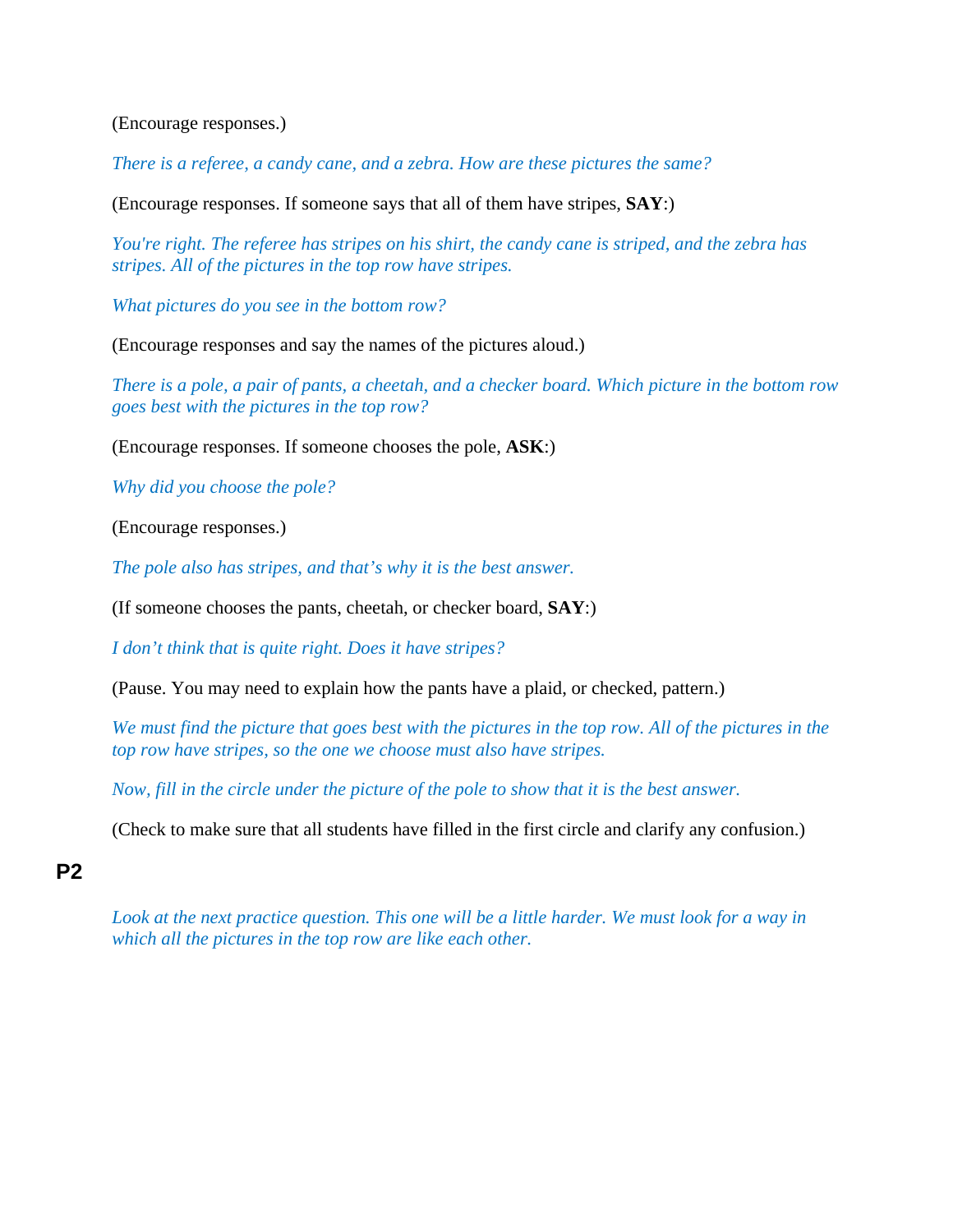

*What are the pictures in the top row?* 

(Encourage responses and say the names of the pictures aloud.)

*The top row has a teddy bear, a toy robot, and a doll. How are these things the same?* 

(Encourage responses and conversation about how they are the same. For example, they are all toys. And they are all toys with heads, arms, and legs.)

*Now look at the pictures in the bottom row. What do you see?* 

(Encourage responses. Then **SAY**:)

*The bottom row shows a toy truck, a real bear, a doll house, and an action figure. Which picture in the bottom row goes best with the pictures in the top row?* 

(Encourage responses. When a student provides a response, **ASK**:)

*Why do you think that goes with the teddy bear, the toy robot, and the doll?* 

(If someone chooses the correct answer, the action figure, **SAY**:)

*You chose the action figure because it is a toy with a head, arms, and legs like the other toys in the top row. You're right. That is the best answer.* 

(If someone chooses an incorrect answer, **SAY**:)

*Well, the \_\_\_\_ is not a toy with a head, arms, and legs like the other toys in the top row, so it is not the best answer.*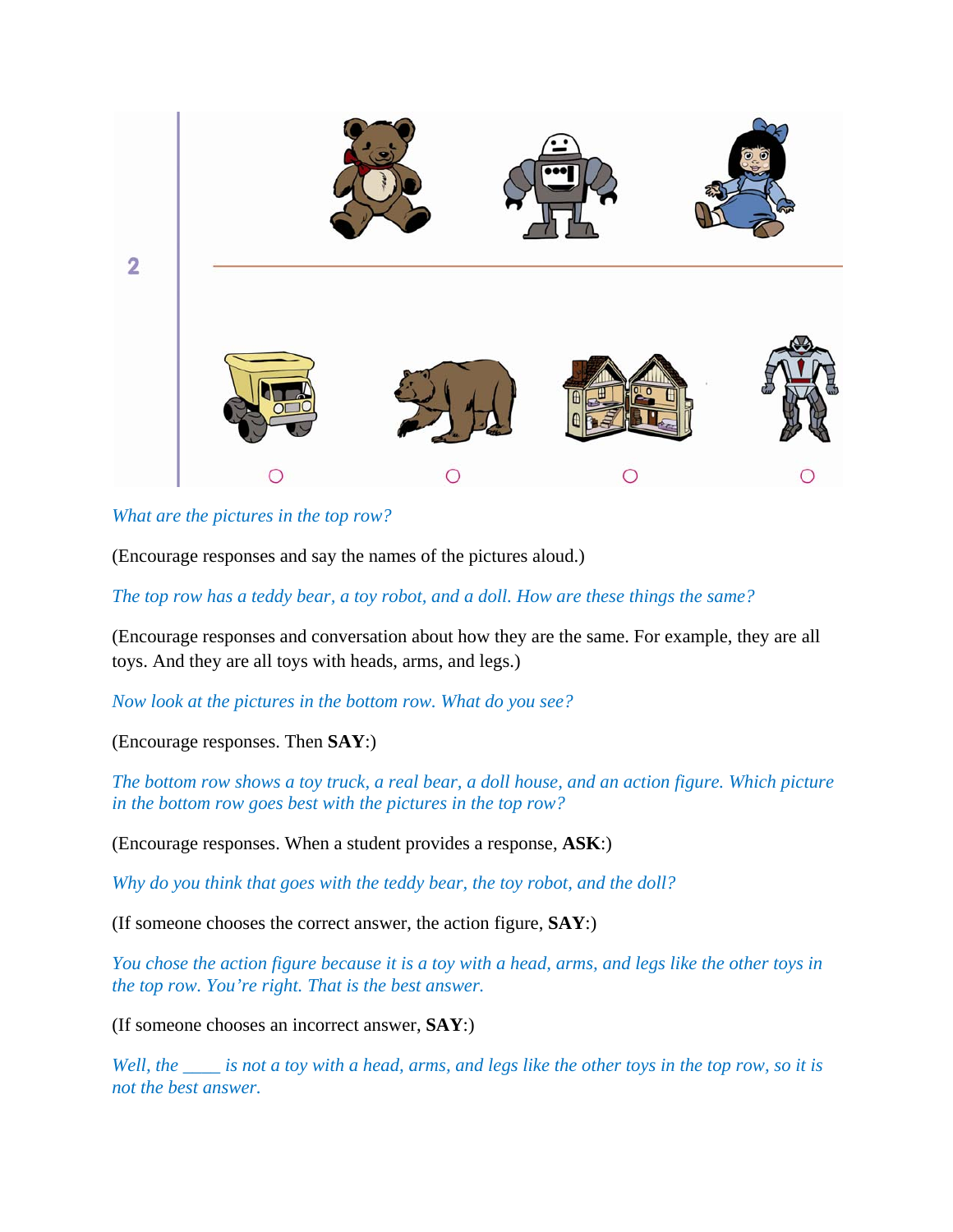*Fill in the circle under the picture of the action figure to show that it is the best answer.* 

(Check to make sure that all students have filled in the fourth circle and clarify any confusion.) *Turn to the next page. You should be on the page with the <i>ladders* across the top.

## **P3**





*First, I'll look at the pictures in the top row. There is a baseball bat, a golf club, and a hockey stick. Let me think now, how are these three things like each other?* 

*All of the pictures are long and skinny like sticks. But is there another way that they are the same? Let me think.* 

(Pause.)

*I know, all of them are also used in sports. Maybe that's the right answer. Let me look at the answer pictures in the bottom row.* 

*Well, the cane is long and skinny, so it could work. But I should look at all of the answer pictures before picking one.* 

*The second picture is a baseball. A baseball is used in a sport, so it is a possibility.* 

*The next picture shows a tennis racket. A tennis racket is also used in a sport. I probably need to look at how the things in the top row are like each other again. But first I'll look at the last answer picture.*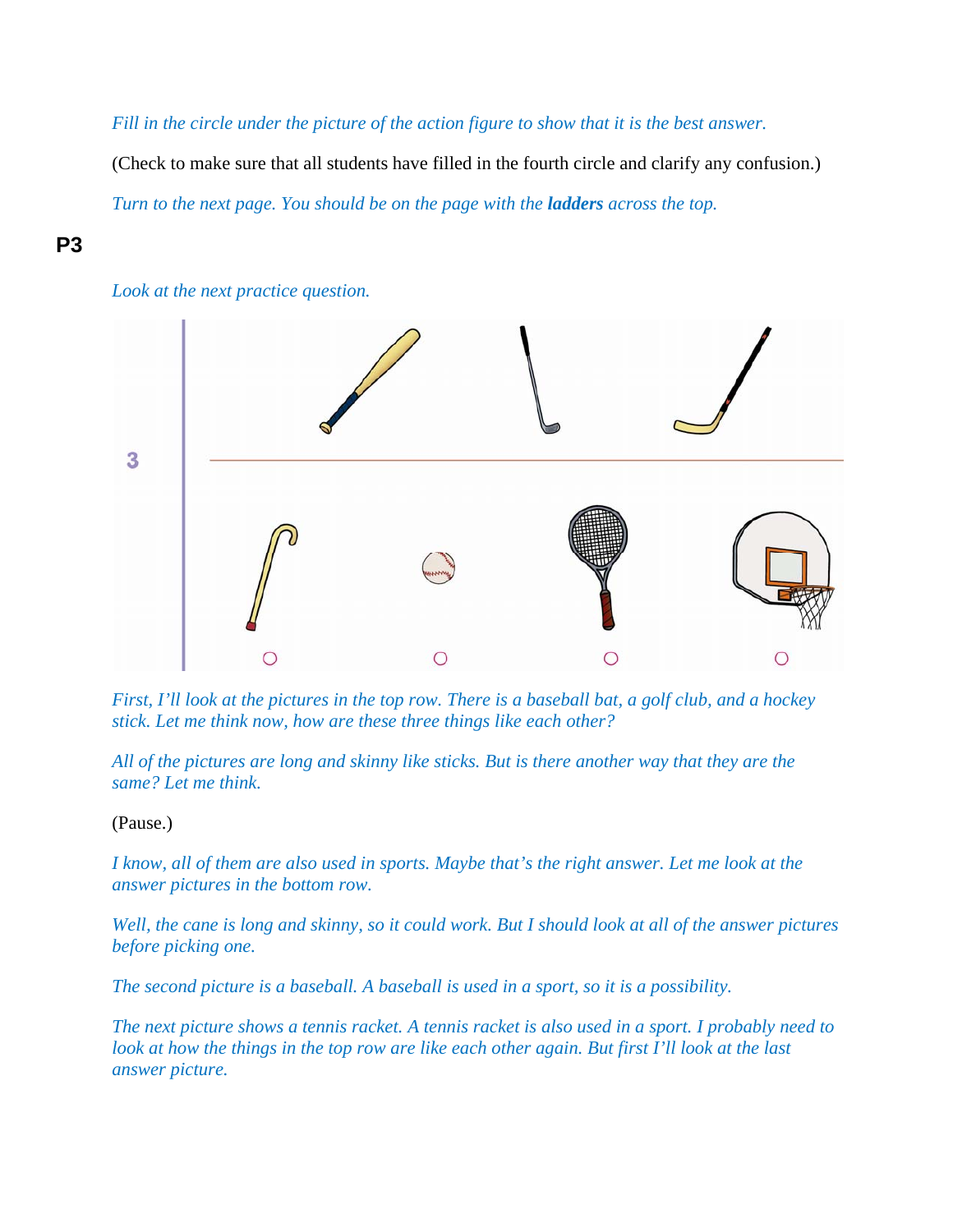*It is a basketball hoop, which is also used in a sport. Now I really need to look at what makes the pictures in the top row go together.* 

*So, the baseball bat, the golf club, and the hockey stick are all used in sports. What else do they all do?* 

*I know! All of them are used to hit something while playing the sport. We use a bat to hit a baseball, a golf club to hit a golf ball, and a hockey stick to hit a puck.* 

*Now I should look at the answer pictures in the bottom row again.* 

(Point to the answer choices as you **SAY**:)

*The cane is wrong because it is not used to hit something in a sport. A baseball is not used to hit something in a sport either. So that is wrong too. What about the tennis racket? A tennis racket hits tennis balls. That must be the right answer.* 

*I'm going to look at the last picture again just to make sure the tennis racket is the best answer. A basketball hoop GETS hit by a basketball, but it doesn't HIT something in the same way that the bat, golf club, hockey stick, and tennis racket do.* 

*I think the tennis racket is the best answer, so I am going to fill in the circle under the tennis racket. Do you understand why I chose the tennis racket?* 

(Check to make sure that all students have filled in the third circle and clarify any confusion.)

## **P4**

*Look at the next practice question. I want you to answer it by yourself. Think about how we use each thing in the top row. When you have decided, look at the bottom row. Only one thing in the bottom row is used in the same way as the things in the top row. If you think more than one thing is used in the same way, look for another way that the pictures in the top row are like each other. When you find the answer, fill in the circle below the picture of the answer.* 

(Make sure students have enough time to solve the problem on their own. Then **SAY**:)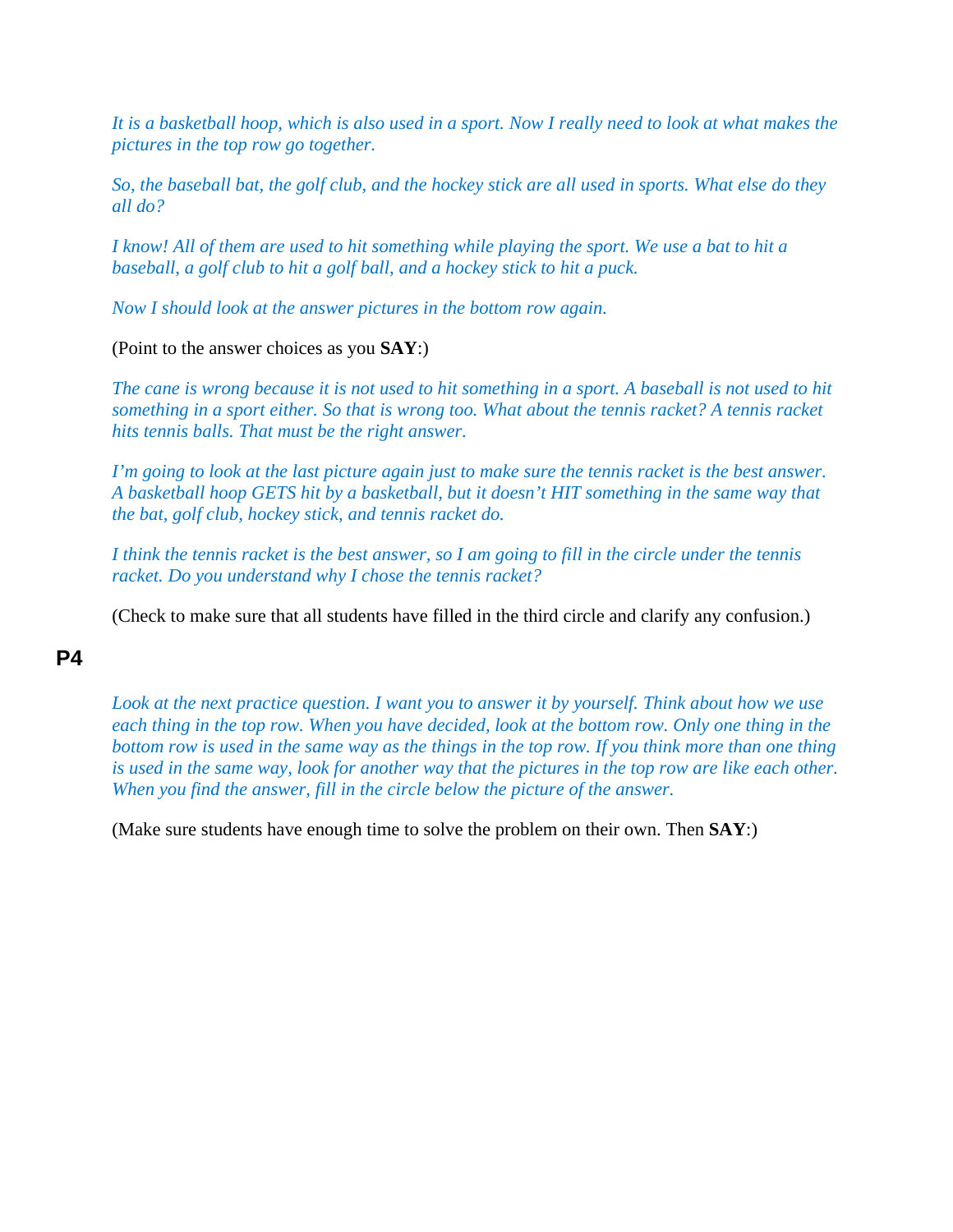

*How are the three pictures in the top row like each other?* 

(Encourage responses. If there are students who don't understand how to solve the question, go through the process as follows.)

*How do we use tape? What do we do with paper clips? What can we do with a stapler?* 

(Allow students to respond.)

*What is something that all of these things do?* 

(Encourage responses. The correct *response* is something like "hold things together." Wait for a correct answer, then **SAY**:)

*Which item in the bottom row also holds things together?* 

(Encourage responses. If someone chooses the correct answer, the glue, **SAY**:)

*You are correct. The bottle of glue is the best answer because it can hold things together, just like the tape, the paper clip, and the stapler. Fill in the circle under the glue to show that it is the best answer.* 

(Check to make sure that all students have filled in the fourth circle. If necessary, explain why other answers are not as good as the glue. Look for evidence of using simple associations or categories such as "school supplies" that are too general.)

*Turn to the next page. You should be on the page with the kites across the top.* 

## **P5**

*Look at the next practice question. Try to solve this practice question on your own.*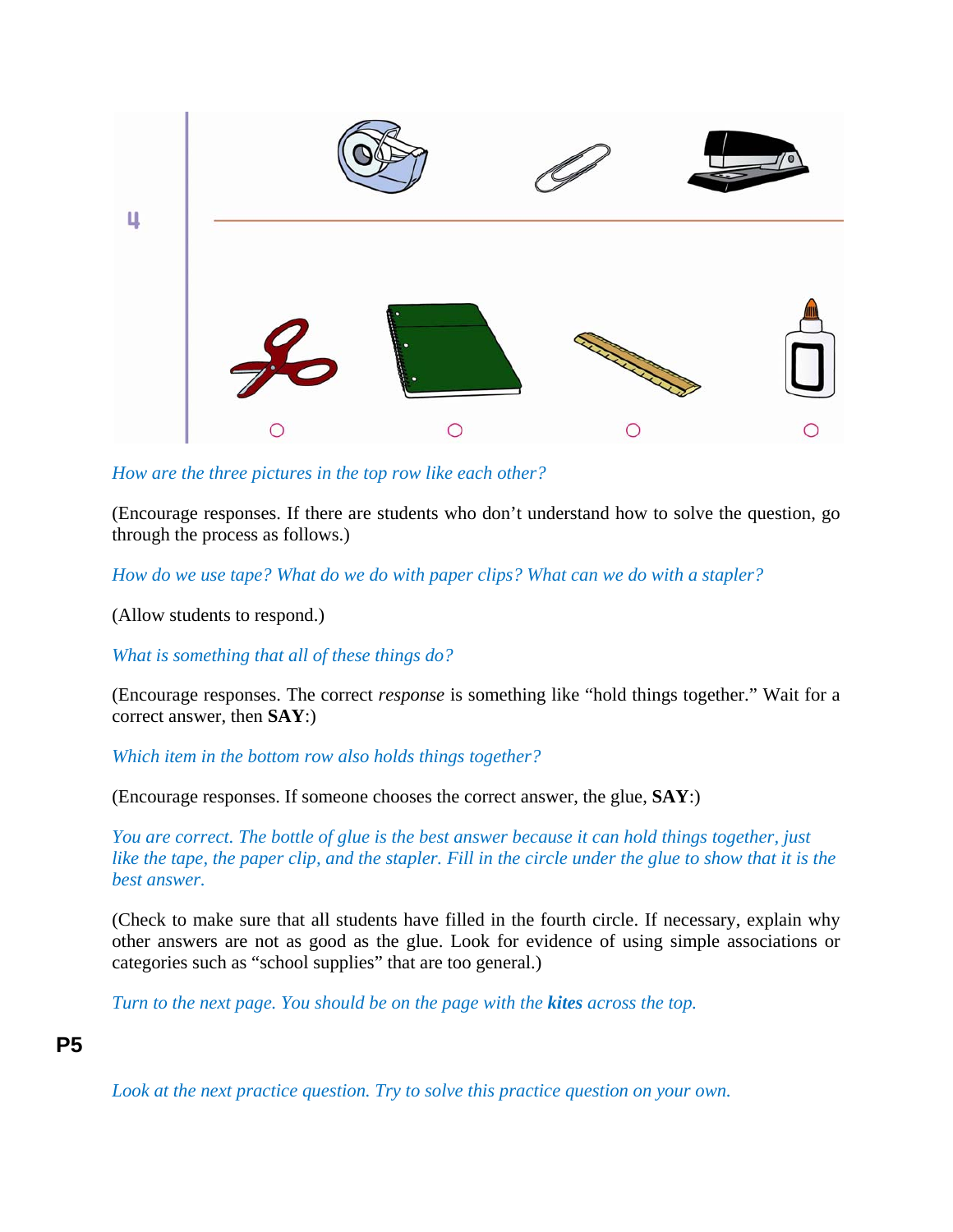

(Make sure students have enough time to solve the problem on their own. Then **SAY**:)

#### *How are the three pictures in the top row like each other?*

(Encourage responses. If there are students who don't understand how to solve the question, go through the process as follows.)

*All of the pictures in the top row are things that carry lots of people from place to place. The cruise ship lets many people travel by water. The bus takes many people around town. And the airplane flies many people from one airport to another.* 

*Which picture in the bottom row belongs in the same group?* 

(Encourage responses. If someone chooses the correct answer, the train, **SAY**:)

*You are correct. The train is the best answer because it takes lots of people from place to place.* 

(If someone chooses an incorrect answer, **SAY**:)

*Well, the \_\_\_\_ isn't the right answer because it does not transport many people at once like the ship, bus, airplane, and train do.* 

*Fill in the circle under the train to show that it is the best answer.* 

(Check to make sure that all students have filled in the fourth circle. If necessary, explain that examining all options is part of discovering the rule. For example, the semi, the canoe, and the motorcycle are all forms of transportation. But all of the options are modes of transportation, so that rule is too general.)

#### **P6**

*Look at the last practice question. Try to solve this practice question on your own.*